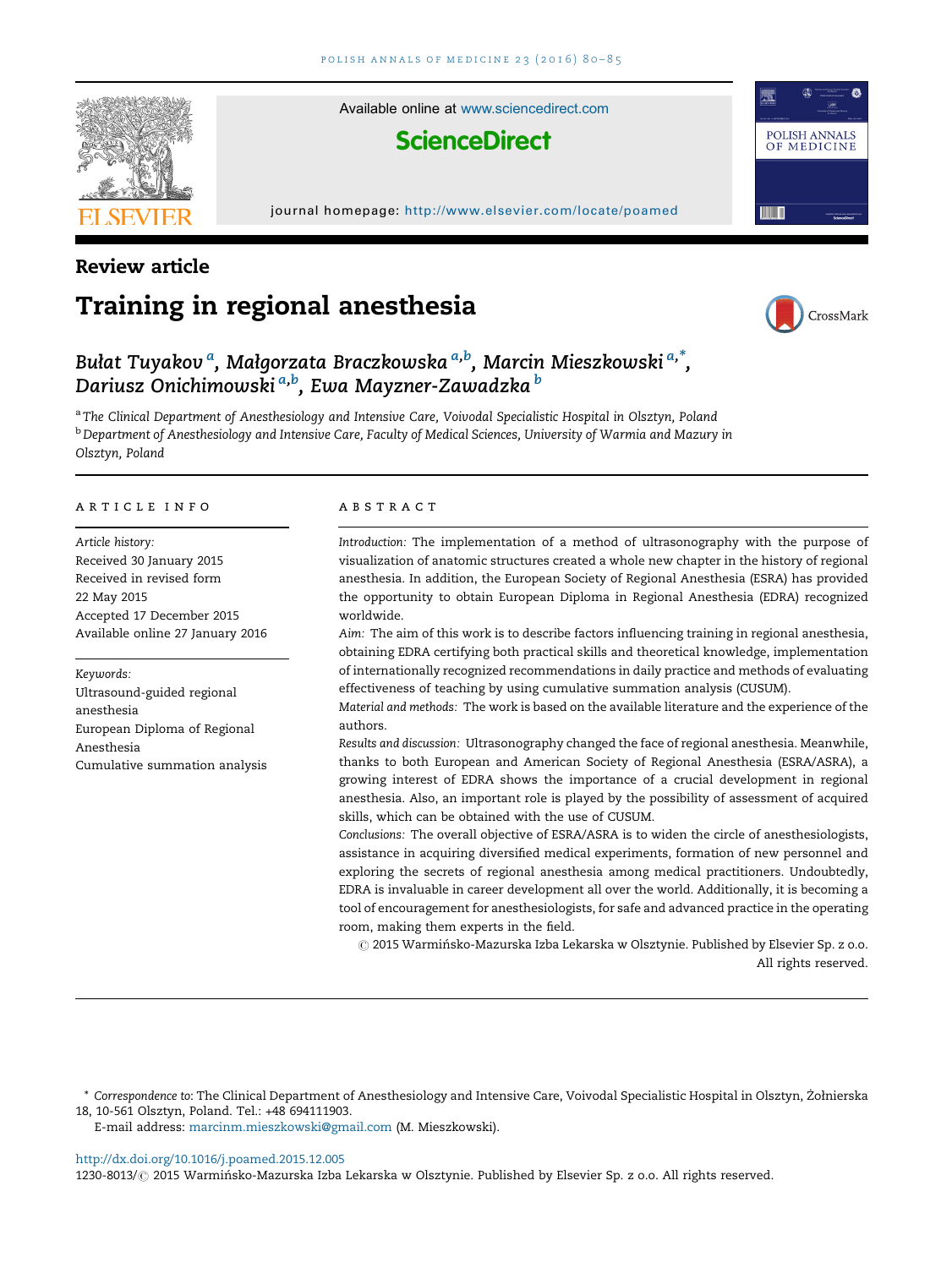# 1. Introduction

'I accept with respect and gratitude for my Masters given me the title of medical doctor and fully aware of the responsibilities associated, hereby I promise to (. . .) serve life and human health (. . .), to the best of my knowledge prevent suffering and prevent diseases (. . .), constantly expand my medical expertise and make available to the medical world everything that I can invent and refine...' Each and every doctor remembers these words of the medical oath uttered on the completion of the medical school, solemnly vowing to follow the principles contained in the code of medical ethics. As early as the 5th century BC, Hippocrates – a Greek medic – imposed on future physicians a moral and ethical obligation to lifelong and permanent vocational training. For failure of the aforementioned rules, besides remorse, one can be faced with proceedings for professional liability. Regional anesthesia is undoubtedly a perfect example, where theoretical knowledge, practical skills and experience are essential. The prevailing opinion about the unpredictability and the unsuitability of the perineural blockades is not due to imperfections of this very method but due to the absence of one of the aforementioned elements. It shows how significant it is to implement training in this field already at an early stage of learning, which does not necessarily mean that it is an area dedicated to young residents only. On the contrary, young physicians need mentors, senior fellow professionals to be able to draw on their expertise and experience, while maintaining the safety rules corresponding to the current standards of medical knowledge. In addition, the process of self-education is also extremely essential, which is above and beyond facilitated by the universally available Internet access. It is a huge source of theoretical information transformed into practice via computer animations, video clips and teaching workshops using live human and animal models, phantoms and simulators. Currently, these are the main tools used to acquire the necessary skills. Unfortunately, even the best model is no substitute for direct supervision and assistance that can be provided only by a physician specialist who may complement imperfections of each teaching method. In light of the current data, the number of medical specialists practicing regional anesthesia in Poland is still significantly limited, which puts further education in this field under a big question mark. Therefore, an emphasis should be put on young doctors in order to provide the next generations with comfort which senior medical specialists are deprived from.

Modern anesthesiology requires a doctor's in-depth theoretical preparation and practical skills, of which regional anesthesia is an adequate example. For the regional blockade to be effective, apart from the knowledge of the principles and the method of executing the procedure, the doctor must have a completed manual training before approaching a patient with a 'needle' in order to perform anesthesia for surgery.

Good knowledge of anatomy and topography, in combination with the ability of imaging by means of the ultrasound scanner, gives anesthesiologists a tool for the performance of regional blockade of practically any nerve or plexus. There are many ways to acquire the skills: regional anesthesia training courses, teaching materials in the form of films, computer programs, web sites or scientific literature. The simulations of the techniques of performed blockades are becoming a crucial element of the training in regional anesthesia. This plays a critical role in the opportunity to learn the basis of sonoanatomy on live models. The European Society of Regional Anesthesia (ESRA) brings together physicians of various specialties, who want to deepen their knowledge and skills through international courses, internships and the opportunity of receiving a diploma such as European Diploma in Regional Anesthesia (EDRA) after meeting several criteria and passing a practical and theoretical examination. The cumulative summation analysis (CUSUM) is an objective self-assessment tool that offers a level of contextualized scrutiny checks to measure an individual's acquired skills.

# 2. Aim

The aim of this work is to describe factors influencing training in regional anesthesia, obtaining EDRA certifying both practical skills and theoretical knowledge, implementation of internationally recognized recommendations in daily practice and methods of evaluating the effectiveness of teaching by using CUSUM.

# 3. Material and methods

The work is based on the available literature and the experience of the authors.

#### 4. Results and discussion

#### 4.1. Factors influencing training

The wide dissemination of the imaging method, such as ultrasonography, had already changed the face of regional anesthesia; by attracting numerous young anesthesiologists and allowing senior specialists to relive this so very engaging field of medicine. Equipping the operating room with the ultrasound scanner is closely linked to the hospital's economic status, which unfortunately is the main limiting factor for this method among anesthesiologists. Numerous doctors participated in perfectly prepared workshops in ultrasonography and neurostimulation in anesthesia, both in Poland and overseas, after which they were fully charged with positive energy and willingness to implement theory into practice. However, often they collided with the harsh reality of the shortage of time, the right tools or simply lack of commitment of the senior specialists. In many cases, these are significant obstacles, at times even insurmountable, which make training in this field of secondary importance, often leading into oblivion. A new tendency among young residents of anesthesiology and intensive care, in some European countries, becomes a 40-h working time greatly limiting the possibility of training. It significantly interferes with the opinion of Peter Marhofer, one of the icons of modern regional anesthesia, a physician with extensive experience in conducting perineural blockades. According to him, the ability to effectively perform such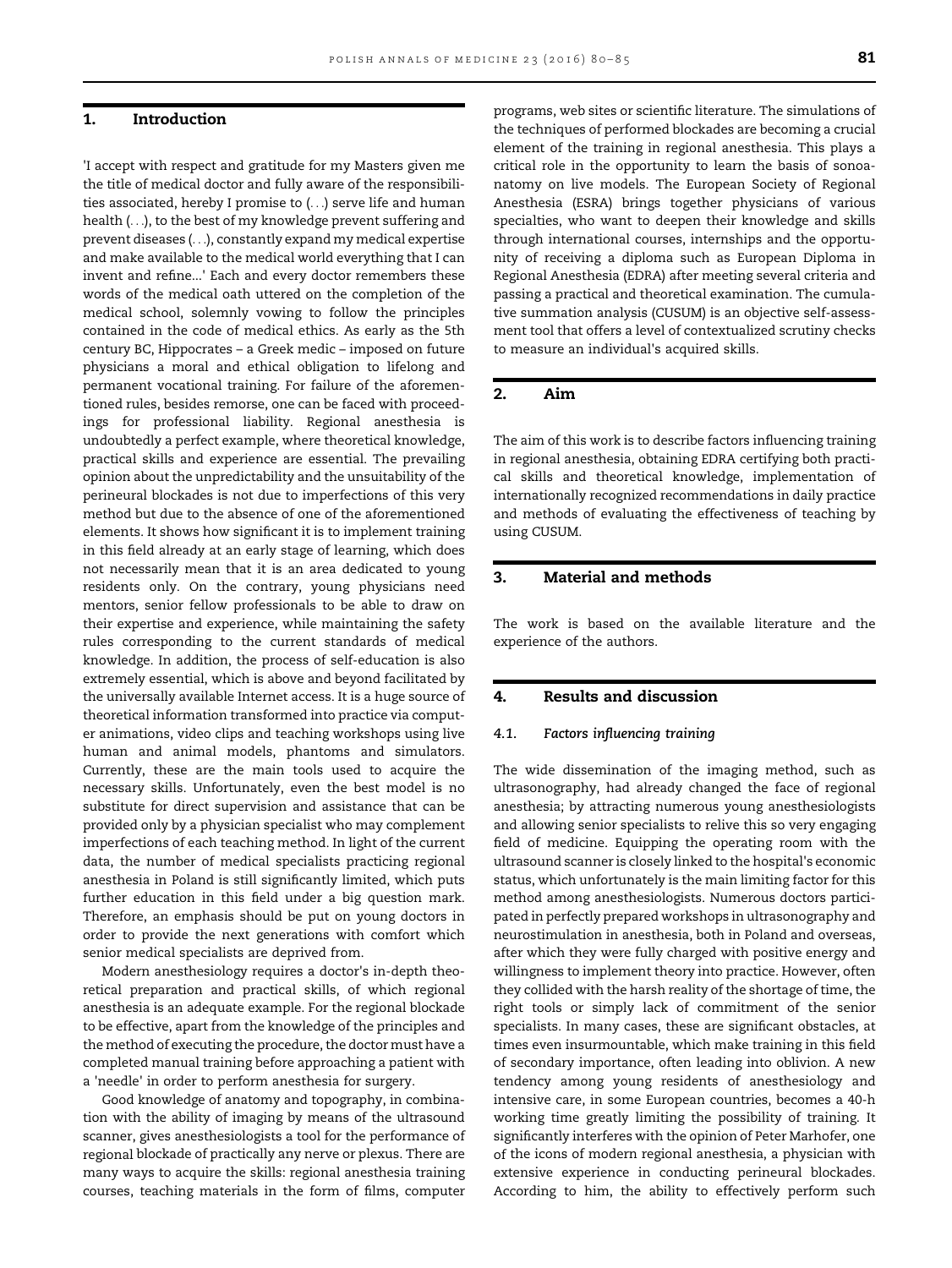blockades requires not only highly specialized equipment, but above all, high-quality intensive practical training.

#### 4.2. European Diploma of Regional Anesthesia

For many years now teaching in this area has been promoted by the European Society of Regional Anesthesiology and Pain Medicine. In 2005, ESRA introduced an interesting form of knowledge improvement – ESRA Diploma (now EDRA). $^{1,2}$  $^{1,2}$  $^{1,2}$  The idea was created in order to establish European standards in regional anesthesia. It has been dedicated to a wide range of anesthesiologists interested in acquiring additional knowledge and skills. Regional anesthesia techniques are an integral part of anesthesiology, often performed on high-risk patients including children and elderly people. The purpose of the exam is to develop a holistic approach to the patient. An important thing is not only the practical implementation of the blockade, but also a wide knowledge of anatomy, physiology and pharmacology.

In 2007, barely three applicants took the examination, however since then the interest among European anesthetists has steadily increased. In 2013 nearly three hundred doctors received EDRA which is progressively gaining popularity, not only in Europe, but in Asia and the United States as well.

The ESRA Diploma Board is responsible for determining examination rules, accreditation of courses and the choice of examiners. The exam is divided into two separate parts: theoretical (stage I) and practical (stage II). To be able to participate in the first component, at least 2 years of medical practice and active membership within ESRA are required. One should also enter into workshops recognized by ESRA which are held during the annual congress; such as cadaver based workshops in Innsbruck and Ljubljana or Winter-Week Course in Grindelwald, Switzerland. In some cases local workshops providing educational points are also accepted.

A list of recommended literature, theory topics and required practical skills are made available for each candidate before the exam. All the topics are related to regional anesthesia, pain therapy, anatomy, physiology, and pharmacology. The first test takes place one day before the ESRA annual meeting. The test containing 100 multiple-choice questions lasts for 2 hours. It is composed of 70% of the applicable regional anesthesia and treatment of acute pain, 10% of chronic pain, 10% of physiology and pathophysiology and 10% of neurostimulation methods, ultrasound and basic statistics.

The practical part is carried out one year later and it is available for those candidates who passed the first stage and gained practical skills consisting of the following: 150 central, 75 lower limb, 75 upper limb and 30 various regional blockades. In addition, the applicants should have attended at least two various workshops or courses approved by ESRA. The second stage takes place a few days before the annual congress. Itlasts 30 min and is conducted by two examiners. The candidate receives two questions, whereas the first one concerns a selected technique of central or peripheral blockade. Within 15 min an examinee should show landmarks on a live model, demonstrate the use of the ultrasound and peripheral nerve stimulator for the location of neural structures, identify the appropriate local-anesthetic drug and its dosage, trace the

dynamics of the blockade, discuss possible complications and side effects, prevention methods and their treatment. The second question relates to the use of appropriate methods of regional anesthesia for selected surgical procedures, such as surgery of the shoulder, chest or knee. All methods must be adapted to the specific clinical situation during intra- and postoperative period. Each candidate must be familiar with anatomical and physiological basis of selected blockades. One should also describe contraindications and the feasibility of 'emergency blockades,' demonstrates knowledge of possible techniques for the use of continuous regional anesthesia and comment on complications, prevention and treatment.

## 4.3. Method for training in regional anesthesia

In 2010, the committee of ASRA/ESRA published Recommendations for Education and Training of Ultrasound in Clinical Practice of Regional Anesthesia.<sup>3</sup> This document is of great value as it defines the objectives which should be sought in performing blockades successfully. It systematizes not only methods of acquiring knowledge, but also advises on how to optimize training among both young physicians and senior specialists ([Table](#page-3-0) 1).

The following 10 points on improving the performance of blockades have been distinguished:

- 1. Visualize key anatomical structures: vessels, muscle, fascia and bones.
- 2. Identify the nerves/plexus in short axis.
- 3. Confirm the anatomy and recognize abnormalities.
- 4. Plan the optimal way to insert the needle so as to avoid unintended tissue trauma.
- 5. Maintain aseptic conditions.
- 6. Insert the needle under visual control at all times during the whole procedure
- 7. Consider using alternative techniques confirming the location of the needle – neurostimulation.
- 8. Once the needle tip is in the correct position, insert a test dose – a small volume of the drug. If solution is not visible, it must be assumed that the needle tip is placed intravascularly or beyond the image surface.
- 9. In order to avoid intravascular application, the needle tip must be visible for the entire duration of injection.
- 10. Keep the generally accepted safety rules such as the resuscitation equipment, frequent drug aspiration movement, test dose application, adequate monitoring of the patient including its reaction and responses, and assessment of the effects of a given drug.

### 4.4. Implementation of ASRA/ESRA recommendations in daily practice

The abovementioned recommendations suggest that medical specialists who want to deal with regional anesthesia should participate in accredited practical course lasting for at least 8 h. What is also required is access to additional educational materials, scanning oneself and colleagues, training on simulators and phantoms and close cooperation with the so-called UGRA coordinator (ultrasound-guided regional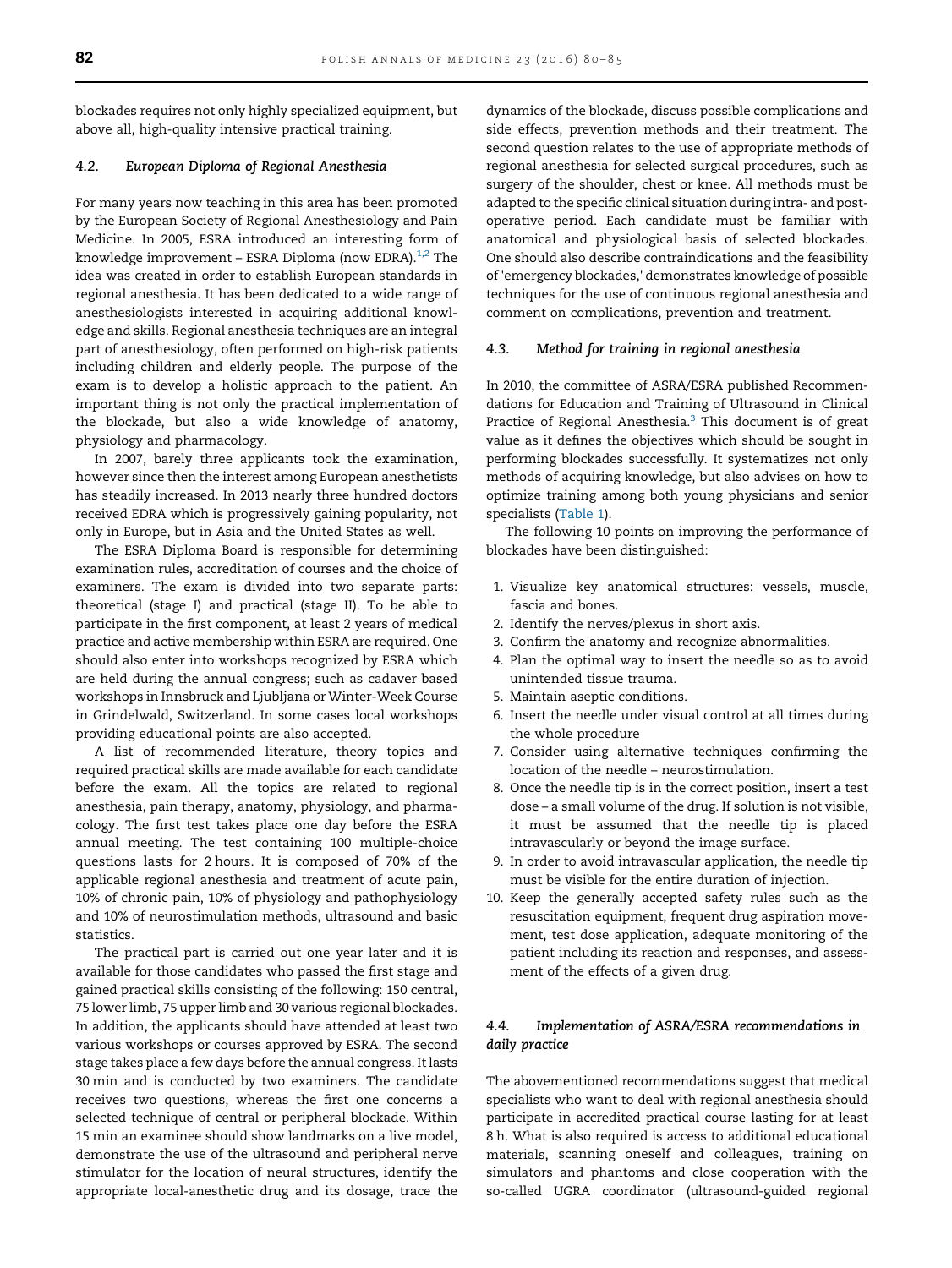<span id="page-3-0"></span>

| Table 1 - Ultrasonography in regional anesthesia. |                                                                                                                                                                                                                                                                                                                                                                                                               |                                                                                                                                                                                                                                                           |                                                                                                                                                                                                                                           |                                                                                                                                                                                                                                                                                                                                                                                                     |
|---------------------------------------------------|---------------------------------------------------------------------------------------------------------------------------------------------------------------------------------------------------------------------------------------------------------------------------------------------------------------------------------------------------------------------------------------------------------------|-----------------------------------------------------------------------------------------------------------------------------------------------------------------------------------------------------------------------------------------------------------|-------------------------------------------------------------------------------------------------------------------------------------------------------------------------------------------------------------------------------------------|-----------------------------------------------------------------------------------------------------------------------------------------------------------------------------------------------------------------------------------------------------------------------------------------------------------------------------------------------------------------------------------------------------|
|                                                   | Category                                                                                                                                                                                                                                                                                                                                                                                                      |                                                                                                                                                                                                                                                           |                                                                                                                                                                                                                                           |                                                                                                                                                                                                                                                                                                                                                                                                     |
|                                                   | Understanding the<br>principles of image<br>formation and operation<br>of ultrasound scanner                                                                                                                                                                                                                                                                                                                  | Image optimization                                                                                                                                                                                                                                        | Image<br>interpretation                                                                                                                                                                                                                   | Inserting the needle and<br>placing local anesthetic                                                                                                                                                                                                                                                                                                                                                |
| Specific assignments                              | Understand the basic<br>principles of image<br>generation<br>Select the most appropriate<br>transducer<br>Select the appropriate<br>depth and apply image<br>focus function<br>Adopt and apply 'time gain<br>compensation' and 'overall<br>gain' functions<br>Apply the color Doppler<br>function<br>Adopt image archiving<br>Follow the principle of<br>screen standarization with<br>respect to the patient | Press the transducer<br>properly<br>Apply longitudinal<br>movements of the<br>transducer, so-called<br>'alignment'<br>Apply rotational<br>transducer<br>movements<br>Tilt the transducer<br>over<br>PART:<br>Pressure<br>Alignment<br>Rotation<br>Tilting | Identify:<br>- nerves<br>- muscles and<br>fascia<br>- vessels<br>(distinguish arteries<br>from veins)<br>- bones and pleura<br>Identify anatomical<br>artifacts<br>Identify the vascular<br>structures in the line<br>of needle insertion | Adopt 'in-plane' technique<br>Adopt 'out-of-plane'<br>technique<br>Familiarize with the<br>benefits and limitations of<br>these methods<br>Learn to identify<br>intramuscular needle<br>location<br>Learn to recognize correct<br>and incorrect spread of drug<br>Learn the principles of<br>ergonomics<br>Minimize unnecessary<br>transducer movements<br>Eliminate intra nerve needle<br>location |

anesthesia). Such person is appointed by the head of the department and is responsible for carrying out the process of training in the field.

These recommendations do not impose rigid training regimen, but rather emphasize the need to match training methods with the conditions in hospitals. The Clinical Department of Anesthesiology and Intensive Care at Regional Specialistic Hospital in Olsztyn in Poland regularly holds workshops on the use of ultrasound in regional anesthesia for residents enrolled in the ward. A 3-hours discussion of each topic takes place in two terms, so as only up to six or seven people could participate in each one of them. The course begins with a brief presentation containing the outline of sonoanatomy of a given access, possible performance techniques, anatomical variants, optimization of the obtained image artifacts and pitfalls associated with the blockade. Due to the important role of neurostimulation, the following topics are being presented: the advantages of the combined use of ultrasound and neurostimulation(dual-guidance), issues concerning the correct operation of the stimulator and the expected motor response. Owing to a wide range of subjects being discussed, each meeting is devoted to exclusively one or two blockades the most.

For instance, the topic of brachial plexus blockade is divided into four separately discussed meetings. Practical sessions consist of two parts. There are three standpoints prepared with ultrasound scanners for up to two people to each one of them. The department has no possibility to involve live models, therefore the residents carry out the examination by practicing on each other. In the second part, participants practice with the needle and ultrasound apparatus using turkey breast or tofu. Exercises are intended to facilitate the use of a needle and ultrasonography and to develop coordinated visual-motor movements. The phantom is used with needle stimulation and ultrasound neurostimulator, as described in the literature below, in order to follow the method of 'dual-guidance' emphasizing its role. In meat or tofu there is a metal wire imitating nervous structure. $4$  The electrode

grounding neurostimulator is connected to the wire and the second electrode to the needle. Once the stimulator and ultrasound are switched on, the needle is inserted and once its tip touches the wire a diode of the neurostimulator turns on indicating that the electrical circuit is being closed.

One of the most common mistakes made by novice, according to some authors, is looking at the injection point instead of the ultrasound screen.<sup>5</sup> To eliminate this error during the practical session, residents use a simple device. For instance, based on certain sport disciplines, a player practices with custom designed glasses without lenses. The lower part of the spectacle frame is sealed and a basketball or hockey player is forced to look at the playing field instead at the ball or puck. In a similar manner a medical resident is wearing such glasses observing the image on the ultrasound screen instead of looking at the needle and phantom, so that one acquires the habit of proceeding in this way with the real patient.

Systemic toxicity effects of locally-anesthetic drugs is a very rare, but dangerous phenomena. Using the simulator with such a scenario, both the trainee and senior anesthesiologist can practice all stages of the proceedings concerning this very complication. Unfortunately, the availability of simulators is limited. It has been proven that training, based on a checklist for treatment of local anesthetic systemic toxicity, increases the effectiveness in the event of its occurrence. The protocol serves as a list which the trainee must complete by remembering the sequence and details of the procedure at each stage. The effectiveness of memorization is checked by answering questions about each step. For instance, what dose of adrenaline to administer when cardiac arrest occurs due to the complication or how to prepare intralipid. It has been shown that compared with untrained doctors, those who passed the course were far better able to cope with this difficult situation. Each resident of the Clinical Department of Anesthesiology and Intensive Care in Olsztyn undergoes such a training while working on the Orthopedic Trauma Ward.[6](#page-5-0)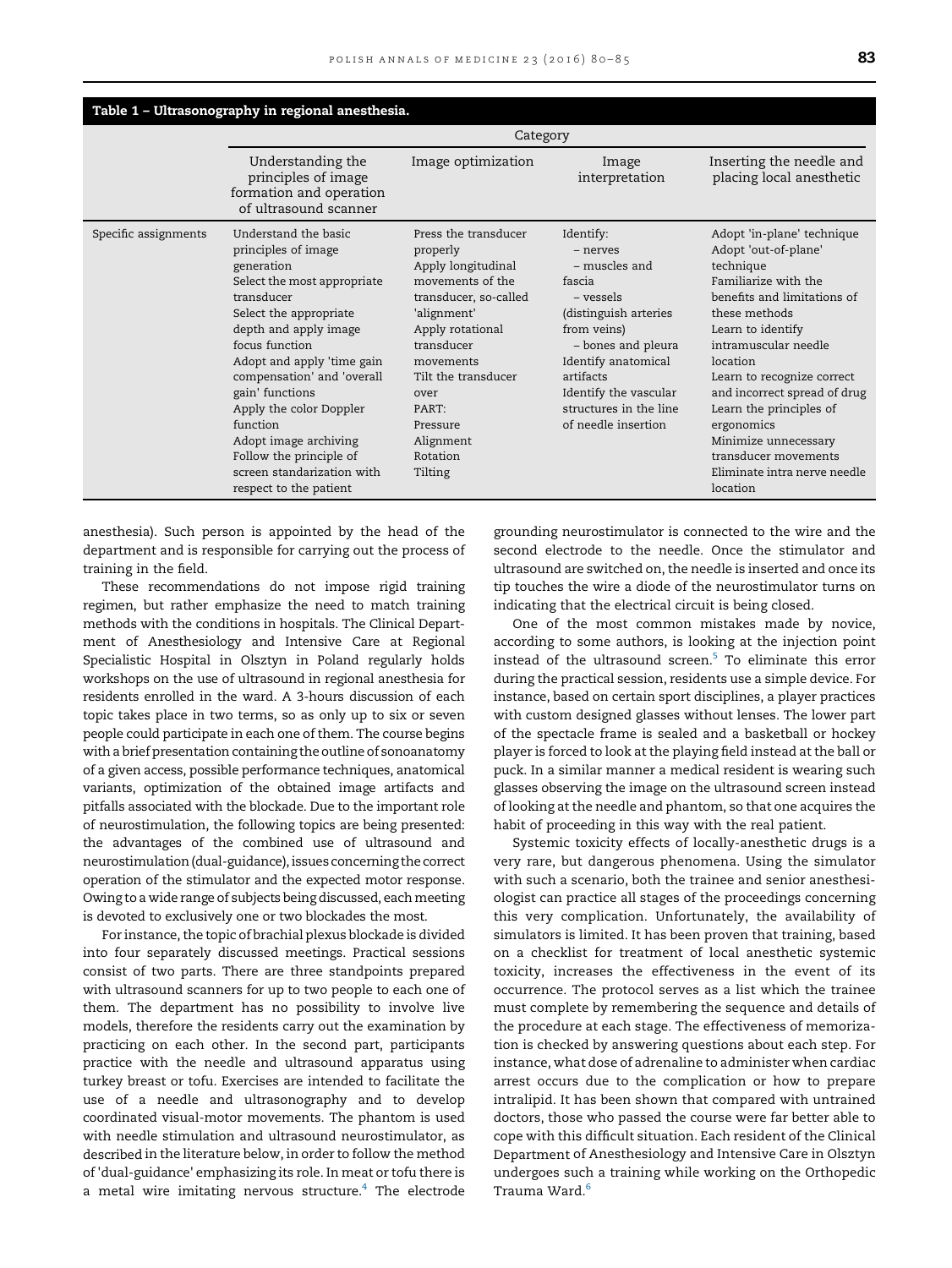For many years there has been a debate if training in the field of various techniques of regional anesthesia can be performed on the patients. The concept of 'see one, do one' turns out to be expensive both in terms of economics as well as its effects, time-consuming and seems to be an inconsistent teaching model. Instead, the possibility for acquiring the needed skills should provide the ability to perform procedures at various levels (phantoms, cadavers, virtual models), before entering the operating room. It seems clear that, from the ethical and practical point of view, simulation is a key element proceeding approaching a patient with the needle. This has been proven by various scholar works. A large number of authors recommend further research to determine the amount of blockades that a trainee should perform in order to achieve adequate skills. These undoubtedly indicate the simulation training as a major factor in improving the percentage of effective blockades.

The interpretation of sonoanatomy image has an important role in the use of ultrasonography. The acquisition ofthis skill is often limited by time pressure prevailing in the operating room. Therefore, physicians should familiarize themselves with the basic principles before performing the blockade by means of ultrasound on a live patient. Static images in books, scientific articles and videos are devoid of dynamic scanning in real time. A good example is the radial nerve which is hard to identify on the basis of a static image in the axillary area. Scanning the distal part reveals its characteristic pattern on the back part of the humerus. The most effective method of training is practicing on oneself or volunteers, which unfortunately in the current reality is not always possible.

As mentioned previously, a very useful educational tool is the Internet.<sup>[7](#page-5-0)</sup> A good example is the website of an educational program for simultaneous view ultrasound scans with an external video image of the transducer position in real time. This allows the trainee to understand the fundamental principles of the blockade before and during its execution.<sup>8</sup>

Together with the ultrasound scanner there are also available appropriate educational programs which can be used through the platform consisting of several images displayed on the screen. One image shows an external anatomical point around the blockade together with both the place and manner of application of the head. The second is a schematic course of a plexus or nerve and the third demonstrates sonoanatomy including a description of the most important structures. In contrast, the fourth screen runs an image in real-time. The use of such a program undoubtedly improves the ability of image interpretation. Differentiation of anatomical structures begins with the identification of anatomical points corresponding to the respective anatomical cross-sections imitated by the ultrasound image. The application of these simple patterns with repeated visual identification and the corresponding simplified anatomical cross-sections with additional singlestage visualization of sonographic images in real time, definitely enhances the learning process and the acquisition of practical skills.

#### 4.5. Method of evaluating the effectiveness of teaching

In 1996 a group of scholars, under a supervision of MD Kopacz, introduced the concept of 'a learning curve in regional



Fig. 1 – CUSUM curve in the implementation of the subarachnoid blockade in the period from February to October 2013.

anesthesia.' It was suggested that the resident doctor should perform at least 60 epidural and 45 subarachnoid blockades in order to reach at least [9](#page-5-0)0% efficacy.<sup>9</sup> The necessary amount of anesthesia is a variable feature, dependent on many factors such as individual skills, as well as abilities of the trainees themselves.

An important role is played by the possibility of an assessment of acquired skills, which are obtained with the use of CUSUM.<sup>[10](#page-5-0)</sup> A CUSUM graph below presents both positive and failed attempts of a regional nerve blockade in relation to the total number of taken attempts. Reaching 90% effectiveness is considered to be crucial to perform safe and effective regional nerve blockades. Furthermore, 9 out of 10 effective results can be considered as the target value. This means that each unsuccessful attempt increases the curve by about 0.9 and each successful outcome reduces it by about 0.1. Fig. 1 illustrates 129 subarachnoid blockades performed by the resident doctor during the first year of specialization at Clinical Department of Anesthesiology and Intensive Care, Regional Specialistic Hospital in Olsztyn, Poland. The doctor achieved a high percentage of successful attempts. After 7 effective procedures, only 1 failed blockade occurred. Subsequent efforts were successful until the 15th procedure, which in turn was not effective. Among the next ones, merely 2 were unsuccessful up to the 22nd attempt. Following blockades were effective all the way up to the 44th procedure after which next 2 in a row happened to be unsuccessful. Due to the effectiveness of the vast majority of performed blockades there is no reason for concern and a trainee is likely to become proficient in this field. CUSUM is considered to be an excellent tool to track the dynamics of mastering a new technique or a new access in regional anesthesia.

# 5. Conclusions

The process of education along with the possibility of objective self-assessment plays a vital role in the daily practice. It can be achieved by constant evolution, where the educational recommendations will continually adapt to the needs of anesthesiologists, which in turn will optimize the quality of